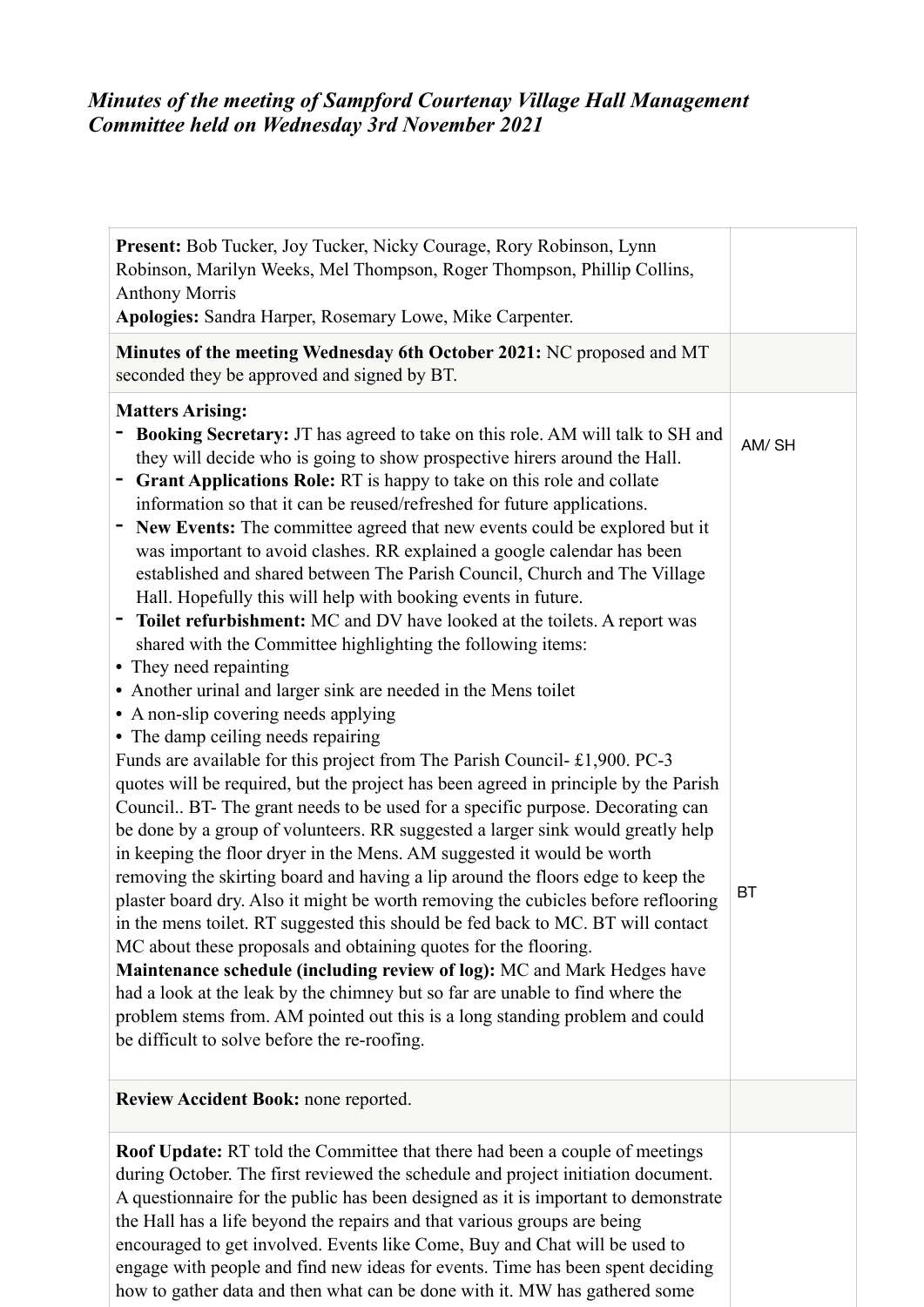successful bids from around the country to aid the process. Progress is being made and there should be more information to feed back later. Multi- media adds to bids and so ways to use this are being explored. RT wondered if there was a lull in events at certain times of the year? MT said this could tie in with the list of events suggested at the last meeting in AOB. MW explained skittles usually attracts between 30-50 people and RT wondered if this could be a more regular event. RR suggested that paper is not the best way to engage with people and talking may get a better response. Also children shouldn't be too heavily focused on when the Halls demographic is generally older groups. It is important to engage with people who don't generally use the hall.

**Arrangements for Hall users during roof repairs:** RR explained that the Hall shouldn't need to close, but if there is a problem the Church has agreed that regular hirers such as yoga, tap and table tennis could use the Church rooms.

**Hall Broadband:** PC explained that there could be an opportunity for the hall to apply for a USO. There is a fund available for businesses offering £10,000 which could be requested so that fibre broadband comes to the building.This could be at no cost if the hall hits the requirements. RR explained fibre to the Hall is vital as Airband will probably disappear in future years. PC explained the offer must be taken up before the end of November. It was suggested that MP and MW could be asked to investigate this and take it forwards as they have the necessary knowledge. RR explained that although the broadband speed is good in some parts of the Hall, it is unreliable in some areas and fibre would be much more reliable for live events, with less lag and sync problems. PC will ask MP and MW to investigate this further.

**Development of Risk assessment:** RT explained he has tried to update the current approach and make a centrally held document which can be revised and reviewed on a regular basis. BT - it looks great and is very comprehensive. RT explained an area of weakness is first aid response. It needs to thought about what would happen if there was a medical emergency and no phone signal. AM highlighted that the proposed document mentioned non-slip flooring in all toilets but this should be addressed soon. Also the carpark entrance markings is in measures at the moment and needs moving. A live document will be much more effective and help Trustees accountability. Events can be held on file and updated as needed. RT will manage the process going forward and report back as necessary.

**Flower Club tables:** SH has asked as the Flower Club Representative if 2 more collapsible tables could be acquired by the Hall. The originals came from Exbourne so AM will speak to them.It was agreed it would be good to do this if the price wasn't inhibitive. AM

PC

RT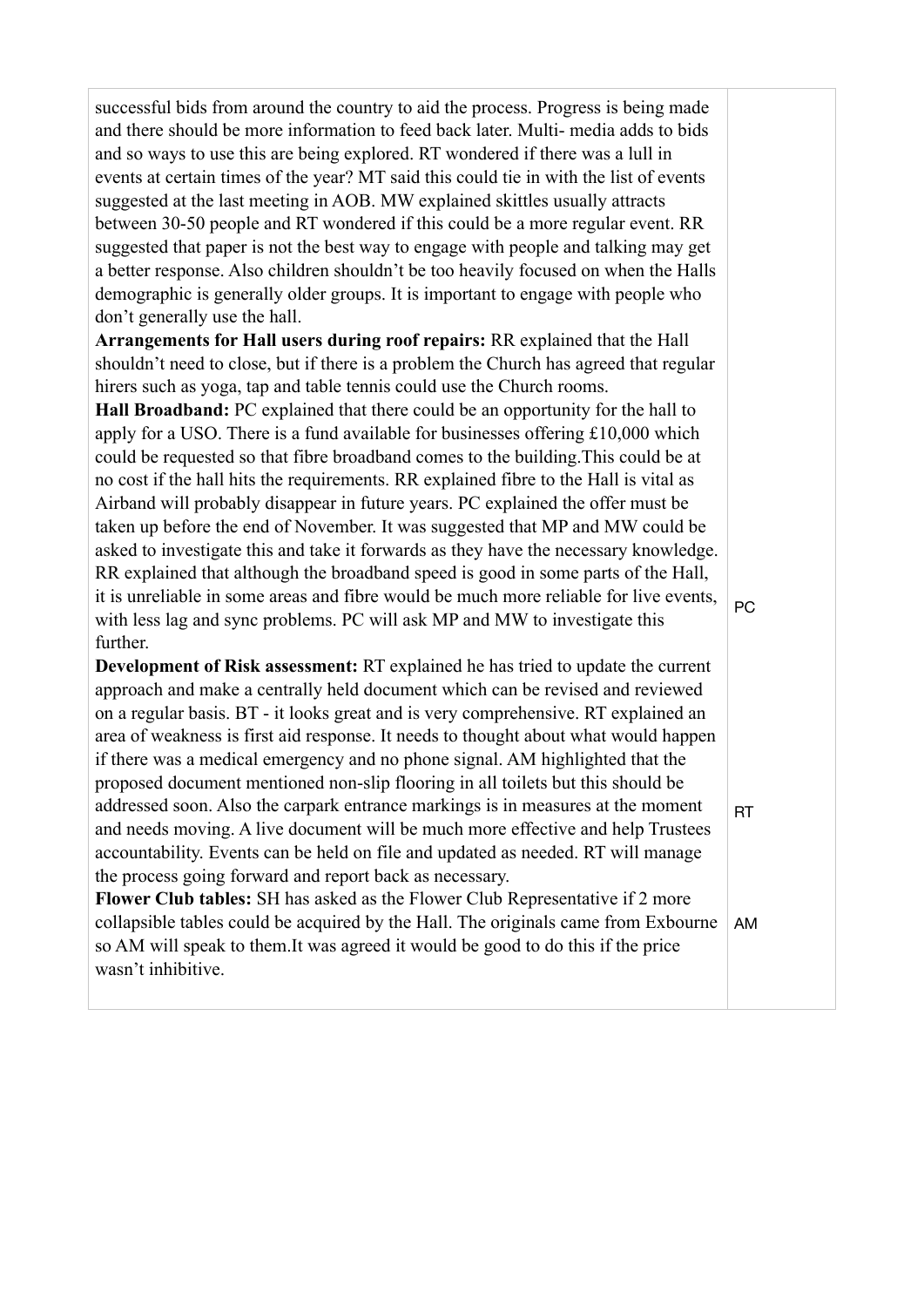| Feedback from Thai Talk 18th October: RR explained it was a very interesting<br>event. Pricing was spot on and it sold out completely. Thanks was issued to Dave<br>and Moira Viggers for arranging the speaker. RT explained £110 was taken on the<br>bar from donations and there was a good buzz before it started. £900 was raised in<br>total.<br><b>Events, Lettings and Publicity:</b><br><b>Children in need Hike: BT-The Committee have been asked to provide</b><br>refreshments for this event. SENSUS will fund the cost. Any money taken will go<br>to Children in Need. BT and MW can help in the morning. RR will contact MP to<br>find out the time refreshments are needed and then find a few more volunteers to<br>help. | <b>RR</b> |
|---------------------------------------------------------------------------------------------------------------------------------------------------------------------------------------------------------------------------------------------------------------------------------------------------------------------------------------------------------------------------------------------------------------------------------------------------------------------------------------------------------------------------------------------------------------------------------------------------------------------------------------------------------------------------------------------------------------------------------------------|-----------|
| <b>Domestic Energy Efficiency workshop 20th November:</b> This should be a table                                                                                                                                                                                                                                                                                                                                                                                                                                                                                                                                                                                                                                                            |           |
| top talk with the usual Come, Buy and Chat events. Posters are ready to go up.                                                                                                                                                                                                                                                                                                                                                                                                                                                                                                                                                                                                                                                              |           |
| Craft and Chat: First meeting is happening tomorrow. Hopefully it will become                                                                                                                                                                                                                                                                                                                                                                                                                                                                                                                                                                                                                                                               |           |
| regular event. 3.15 to 4.30pm.                                                                                                                                                                                                                                                                                                                                                                                                                                                                                                                                                                                                                                                                                                              |           |
| Willow Weaving: LR explained this is organised for the 1st December with spaces                                                                                                                                                                                                                                                                                                                                                                                                                                                                                                                                                                                                                                                             |           |
| for 16 people over the day. Posters are ready.                                                                                                                                                                                                                                                                                                                                                                                                                                                                                                                                                                                                                                                                                              |           |
| Games Afternoon 5th December: bring a game and come and play. Tea and                                                                                                                                                                                                                                                                                                                                                                                                                                                                                                                                                                                                                                                                       |           |
| coffee. 3-5pm. Another lower key social event. Again will gage how often to run it.                                                                                                                                                                                                                                                                                                                                                                                                                                                                                                                                                                                                                                                         |           |
| Film: RR explained the emergency lighting needs to be sorted out first. A film                                                                                                                                                                                                                                                                                                                                                                                                                                                                                                                                                                                                                                                              |           |
| licence needs to be aquired- can be £75 minimum per film or 35% of takings, or an                                                                                                                                                                                                                                                                                                                                                                                                                                                                                                                                                                                                                                                           |           |
| umbrella licence for £215 per year. The umbrella licence means it can't be                                                                                                                                                                                                                                                                                                                                                                                                                                                                                                                                                                                                                                                                  |           |
| advertised other than using a Village Hall data base. Initially might be best to pay                                                                                                                                                                                                                                                                                                                                                                                                                                                                                                                                                                                                                                                        |           |
| £75 per film and build up a data base and then use an umbrella licence. 40-50                                                                                                                                                                                                                                                                                                                                                                                                                                                                                                                                                                                                                                                               |           |
| people would be best number. £5 per ticket and then sell add ons such as ice cream                                                                                                                                                                                                                                                                                                                                                                                                                                                                                                                                                                                                                                                          |           |
| and popcorn. It would be best to try it out first and see how successful it is.                                                                                                                                                                                                                                                                                                                                                                                                                                                                                                                                                                                                                                                             |           |
| Dog Training: RT explained he has approached a behavioural trainer in<br>Okehampton. She will do a taster session at a weekend. He has made an initial                                                                                                                                                                                                                                                                                                                                                                                                                                                                                                                                                                                      |           |
| enquiry but needs to determine what she will do.MT explained she thinks there will                                                                                                                                                                                                                                                                                                                                                                                                                                                                                                                                                                                                                                                          |           |
| be a lot of interest and will involve another group of people. AM explained the Hall                                                                                                                                                                                                                                                                                                                                                                                                                                                                                                                                                                                                                                                        |           |
| is generally dog free and we will need to find out more about whether it is inside/                                                                                                                                                                                                                                                                                                                                                                                                                                                                                                                                                                                                                                                         |           |
| outside and whether dogs will come to it initially. RT explained it is called Perfect                                                                                                                                                                                                                                                                                                                                                                                                                                                                                                                                                                                                                                                       |           |
| Pooch Devon. There will need to be enough interest to be a business plan. PC                                                                                                                                                                                                                                                                                                                                                                                                                                                                                                                                                                                                                                                                |           |
| suggested a trail period should be established. RR suggested someone from the                                                                                                                                                                                                                                                                                                                                                                                                                                                                                                                                                                                                                                                               | <b>RT</b> |
| committee should attend to supervise. RT will investigate further and report back.                                                                                                                                                                                                                                                                                                                                                                                                                                                                                                                                                                                                                                                          |           |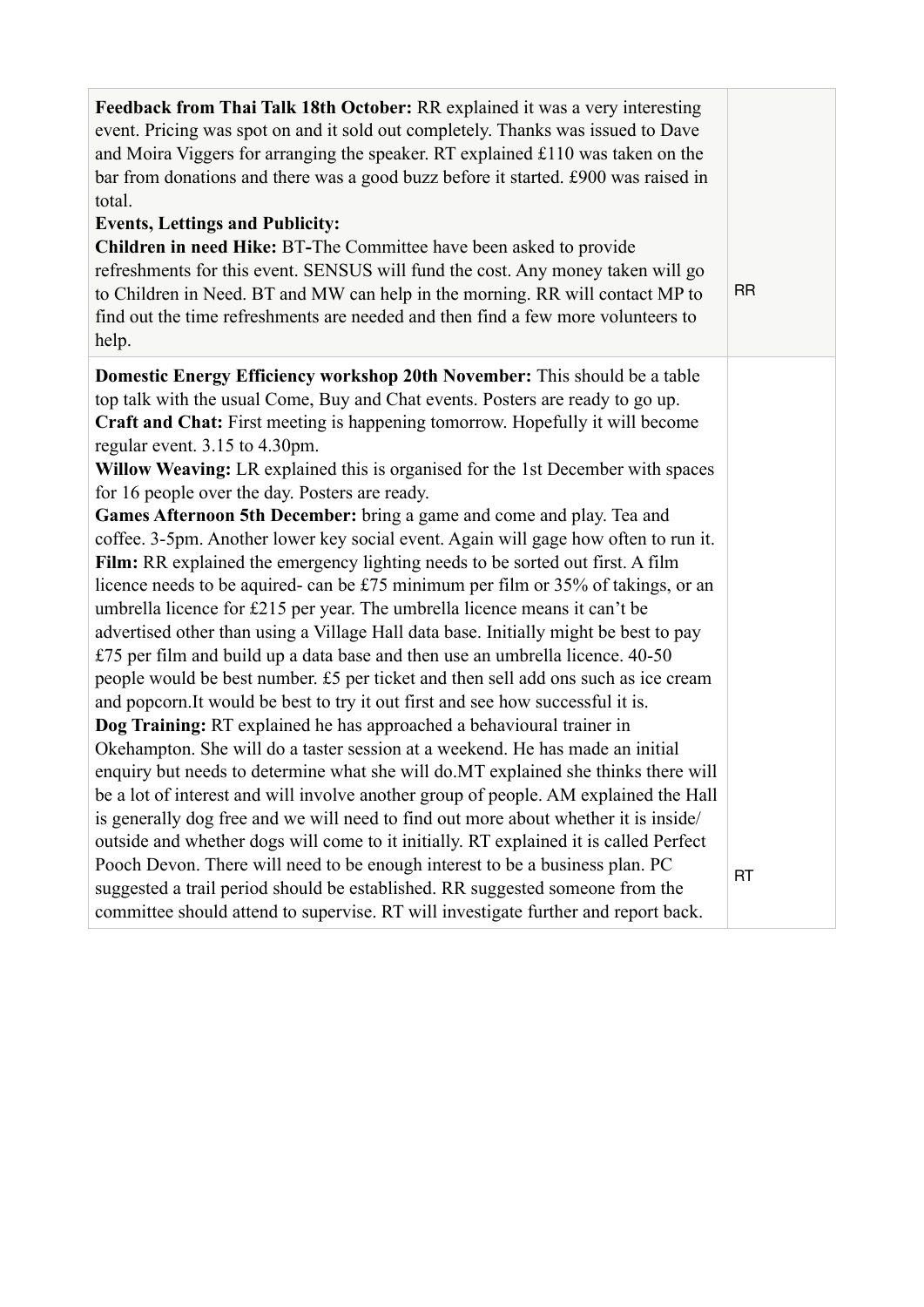| <b>Barn/line Dance:</b> JT explained this follows on from Liz Crisps suggestions. LC is<br>happy to lead on this event if some committee members will support her. She has<br>found it difficult to find callers. She has found a line dance caller who will do 2x 45<br>minute slots for £375. She is suggesting a ticket price of £10 with hot dogs and<br>cake in March. PC has a magazine with lists of callers in. RR volunteered to talk to<br>Liz and find out further information.<br>Paul Crisp talk: can give talks about military history and writers and their cars. He<br>is happy to do a talk in the New Year. RT - its great that he's made the offer. PC-<br>maybe possible to get other talks about Dartmoor or history. BT/JT will talk to Paul<br>and decide what he will talk about. Evening would be best time, with a bar.<br>Curry night: 21st January was suggested. NC will contact MV to see if this is ok<br>for her. It could be run as an eat in with a bar. | <b>RR</b><br>BT/ JT |
|--------------------------------------------------------------------------------------------------------------------------------------------------------------------------------------------------------------------------------------------------------------------------------------------------------------------------------------------------------------------------------------------------------------------------------------------------------------------------------------------------------------------------------------------------------------------------------------------------------------------------------------------------------------------------------------------------------------------------------------------------------------------------------------------------------------------------------------------------------------------------------------------------------------------------------------------------------------------------------------------|---------------------|
| <b>Treasurers Report:</b><br>Treasurer's Report November 2021                                                                                                                                                                                                                                                                                                                                                                                                                                                                                                                                                                                                                                                                                                                                                                                                                                                                                                                              |                     |
| <b>EXPENSES</b>                                                                                                                                                                                                                                                                                                                                                                                                                                                                                                                                                                                                                                                                                                                                                                                                                                                                                                                                                                            |                     |
| Bulb (elec) Oct - £44.36<br>Matthew Biddlecombe (cleaning Oct) - £22<br>Roundabout (advert) - £120.00<br>Community First (insurance renewal) - £1519.30                                                                                                                                                                                                                                                                                                                                                                                                                                                                                                                                                                                                                                                                                                                                                                                                                                    |                     |
| <b>RECEIPTS</b><br>Sale of calendars (NC) - £75.00<br>Donation for logs (SH) - £30.00<br>Conker Challenge - £25.00<br>Thai Cave Talk - £705.58<br>Hire - Exbourne WI - £20.00<br>Hire - SCPC - £91.00<br>Sale of calendars (MW) - £37.50<br>Hire - yoga - £7.00<br>Sale of calendars (BACS PC) - £45<br>Donation (BACS PC) - £15<br>Sale of calendars (BACS K Squire) - £22.50                                                                                                                                                                                                                                                                                                                                                                                                                                                                                                                                                                                                             |                     |
| A transfer of £8844.27 was made from Lloyd's Bank to Natwest Account.                                                                                                                                                                                                                                                                                                                                                                                                                                                                                                                                                                                                                                                                                                                                                                                                                                                                                                                      |                     |
| Lloyd's - £4266.70<br>NatWest - £25731.71                                                                                                                                                                                                                                                                                                                                                                                                                                                                                                                                                                                                                                                                                                                                                                                                                                                                                                                                                  |                     |
| TOTAL AT BANK - £29998.41                                                                                                                                                                                                                                                                                                                                                                                                                                                                                                                                                                                                                                                                                                                                                                                                                                                                                                                                                                  |                     |
| An application for Gift Aid has been made.                                                                                                                                                                                                                                                                                                                                                                                                                                                                                                                                                                                                                                                                                                                                                                                                                                                                                                                                                 |                     |